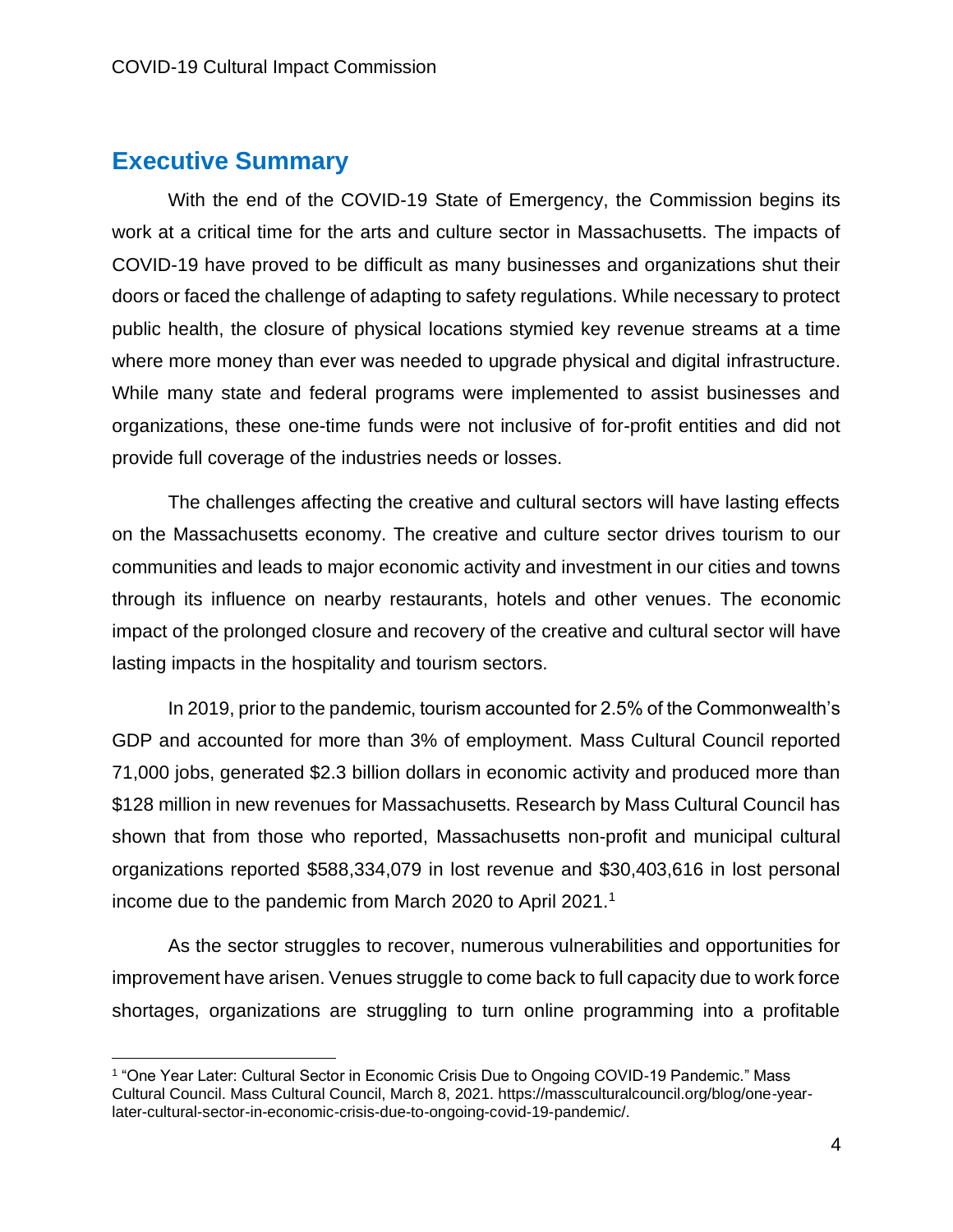## COVID-19 Cultural Impact Commission

model, and creative workers are leaving the sector as employment remains unstable. Additionally, the pandemic exacerbated existing weaknesses such as racial inequities, housing and healthcare.

Workers who make up the creative and cultural sector, comprised of a mostly gig economy, saw a 40% loss in income in just the first month of the pandemic. Worker shortages now leave the reopening businesses and organizations in an inoperable position. The instability within this gig economy has proven to be too much for many workers as they lost housing stability and access to healthcare.<sup>2</sup> When March came, many lost their jobs in the cultural sector immediately, and had no other part-time work to fall back on. With other sections of the economy opening first, this means these same gig workers will find jobs in other sectors before they come back to the arts, threatening the stability of the entire sector.

Solutions at this time focus on the once in a lifetime availability of funds from the federal government and the Commonwealth. \$5.3 billion in funds from the American Rescue Plan provide an opportunity for much needed investment in the cultural sector. The economic losses and infrastructure upgrades that are needed has left organizations looking for revenue. This Commission recommends that \$575,000,000 of the funds received by Massachusetts from the American Rescue Plan be invested into the cultural sector.

There is an immediate need for this reinvestment into the sector. Investments made in this industry generate business and employment throughout the Commonwealth. To support the industry as a whole, the report calls for the development and investment of a statewide marketing campaign that must be geographically representative, while ensuring that less established institutions are given equal opportunities and resources. The overlap of the creative and cultural sector with the tourism industry creates an opportunity for cross-promotional partnerships. These partnerships, which could take the form of marketing campaigns and shared grant programs can bring more guests and

<sup>2</sup> Commission Impact Hearing, June 25, 2021, 192nd MA General Court, Special Legislative COVID-19 Cultural Impact Commission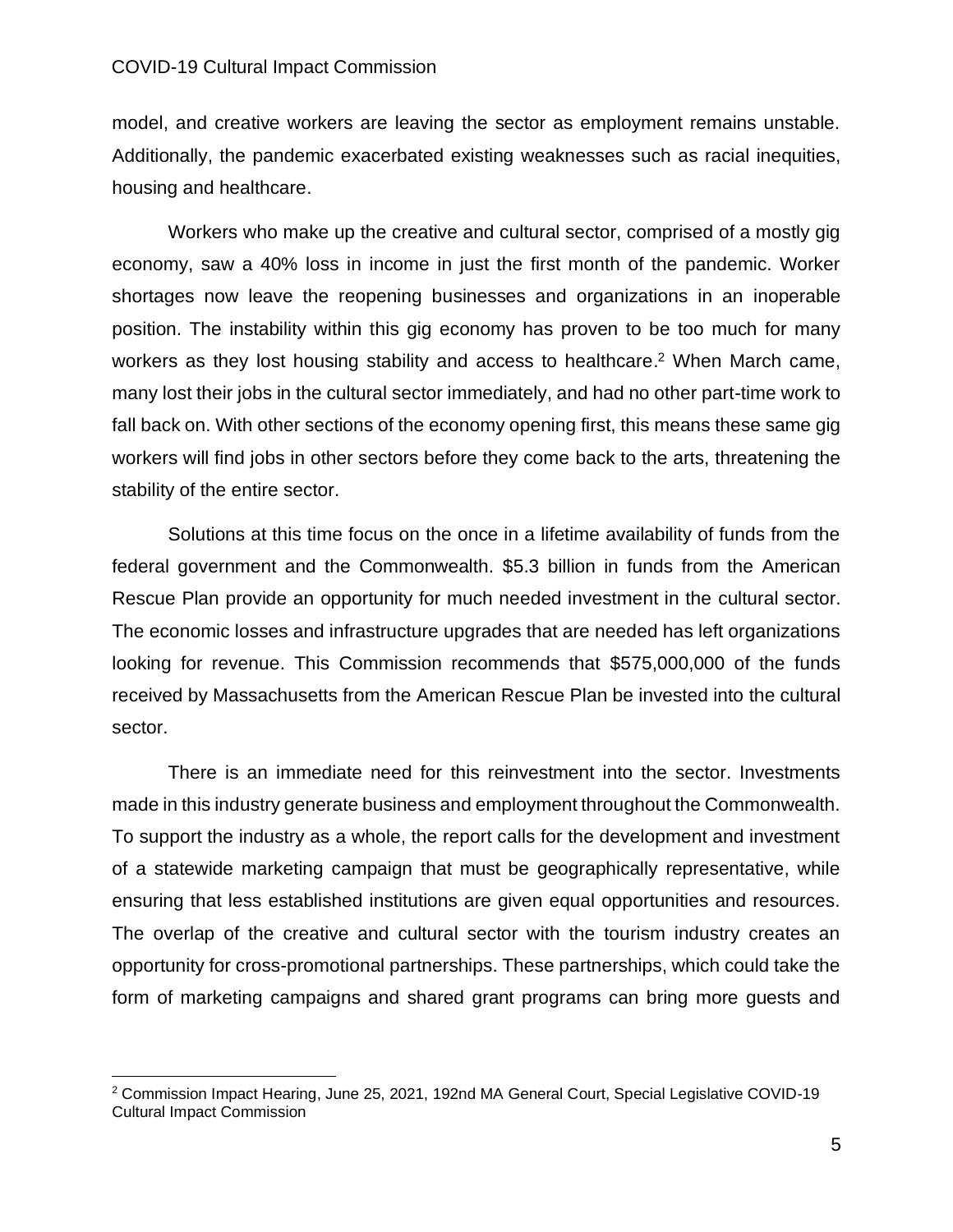patrons into restaurants, cultural districts, and promote the long-term success of the Commonwealth's cultural future.

Additionally, the Commission sees this funding as an opportunity for new grant programs to be created to support operating costs and cultural worker relief and development. These grants would be for items such as infrastructure upgrades for virtual programming, staff training to build retention and diversity awareness, the creation of workforce development programs, artist integration in schools and creative youth development, as well as opportunities for for-profit cultural organizations, non-profit and municipal cultural organizations and heritage organizations to receive reopening assistance.

With the massive impact on the workforce and pre-existing issues in retention, Commissioners emphasized the need for workforce programs that can provide staff training, diversity training, professional development, and community development. Examples include programs that commission new public art works around the Commonwealth or create incentives for developers to create artists live/work space. Development of these programs are critical to creating a stronger workforce and will provide employers and workers the tools they need to retain staff and build careers.

Another issue that was instantly identified was the inequities existing in the sector for low-income individuals and people of color. The public health and economic impact of the COVID-19 pandemic has disproportionately affected communities of color and other historically marginalized communities. These issues are institutional and must be addressed through policy changes and funding at both the public and private level. While this report is for the legislature, there are numerous best practice suggestions that the Commission implores organizations to consider as they rebuild their business models. This includes creating grant opportunities for lesser-known organizations that are constantly overlooked for funding opportunities that go to well-established entities. We also strongly recommend actions that ensure those distributing grants consider racial diversity and equity, geographic diversity and programmatic diversity.

The Commission also recommends that the Department of Elementary and Secondary Education allocate a portion of its Elementary and Secondary School

6